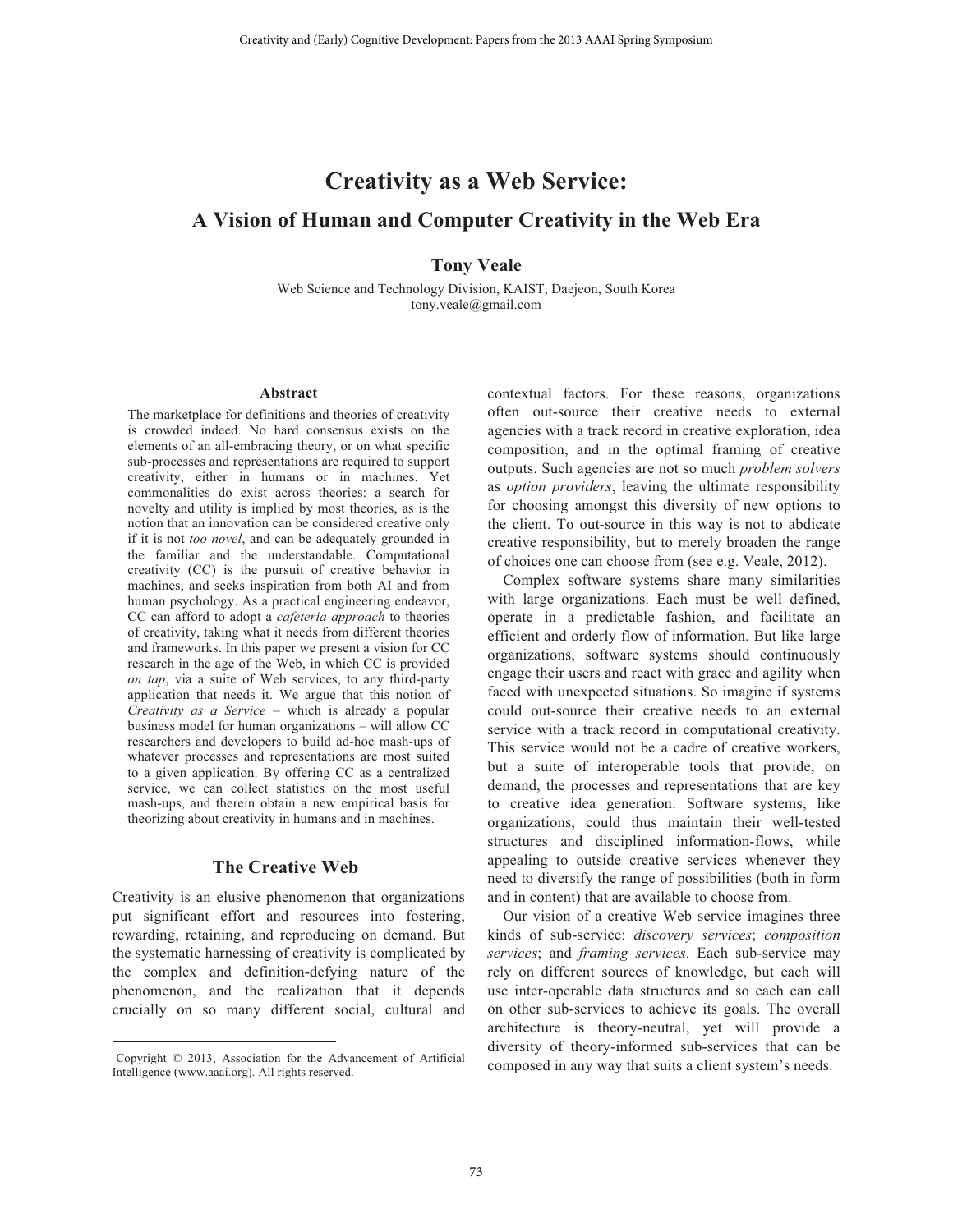**Discovery services**: Documents and domains are containers of knowledge, but this knowledge is more than a simple bag of true-or-false propositions. Rather, knowledge is textured, so that some elements are strongly foregrounded while many others remain implicit, latent or presumed, in the conceptual background. Knowledge that resides at the boundaries of two or more domains may only come to the fore – where it can appear surprising and insightful – when representations of these domains are studied in *bisociative* juxtaposition (Koestler, 1964). Discovery services will mine text corpora for implicit knowledge, and provide bisociative tools for acquiring emergent insights from the crossroads of diverse document sets.

**Composition services**: Creativity often arises from frame conflict, when one concept is incongruously viewed through the lens of another very different idea. The key to the fruitful exploitation of frame conflict is two-fold: one must first choose which concepts to place into juxtaposition, and then formulate a resonant form for the resulting content. The proposed Web architecture will provide services for suggesting, elaborating and comprehending conceptual metaphors, analogies and blends, as well as services for accessing the large store of common-sense world knowledge that these composition services will crucially rely upon.

**Framing services**: The conceptual conceit that underpins a creative act must be packaged for an audience in a concise, easily appreciable and memorable form, such as a linguistic metaphor, a simile, a joke, a name, a slogan, a short story, a poem, a picture, a piece of music, or a mixture of these forms. Each of these forms may frame the same underlying conceit in very different ways to achieve competing goals (e.g. catchiness, brevity, resonance, wit) for diverse audiences. The proposed Web architecture will provide services for framing the outputs of the discovery and composition services in a variety of parameterized forms, from affective analogies to metaphors to poems to stories to pictures to music.

No architecture for providing creativity on the Web can be exhaustively complete, yet any that aims to be credible must provide enough sub-services to be initially useful, while demonstrating the interoperability and extensibility of the infrastructure as a whole. The proposed architecture will leave considerable room for future growth, but will be significantly usable and useful in its initial form, with the provision of core ideation functions such as bisociation, metaphor and blending, and popular framing devices such as poetry, painting and music.

## **On Demand, But At Arm's Length**

Creativity does not arise from the simple application of rules, or even *meta*-rules, but from an insightful exploration of a conceptual space. The possibility of insight, and the need to view familiar concepts from atypical perspectives, means that creativity is also a learning process. One learns from feedback as one creates for an audience, to develop an aesthetic sense of what works in which contexts. As creative agencies accumulate experience across successive commissions, they develop their own aesthetic filters, which allow them to present only the best options to a client. A creative Web service should likewise learn from its actions, to fine-tune its own aesthetic filters across the diverse requests it is tasked with. A creative service is an option provider, but a service that overwhelms with a combinatorial explosion of options is no better than one that does nothing at all.

 For these reasons, the proposed architecture for creative Web services should act as a force magnifier, both for research in computational creativity (CC) and for the effective deployment of real applications of CC in industry. For researchers, the architecture will allow for a pooling of technologies in a robust inter-operable framework, in which CC models are conceived, developed and migrated from lab settings to an industrystrength platform. Industry developers, for their part, will be able to exploit novel results of CC research in a robust, low-risk form, without having to re-implement algorithms from the literature. These developers can work in a theory-neutral fashion, testing different combinations of services to see what works best in their applications. Client feedback on which services are used with which will then provide empirical evidence as to the utility of different theory-informed components, and may even allow theoreticians to compose new models of human creativity from the most successful mixtures. For researchers and developers alike, the use of a common service platform will allow the service components themselves to continuously learn, both from the information they are given and from the knowledge they induce for themselves, as well as from the feedback they receive from client applications about which options are most appreciated by end-users.

We envision two kinds of client applications for this framework: conventional applications that make no overt claim to creativity, but which need to diversify the options available to them, whether to overcome an impasse or to engage with a user via novel variation; and overtly creative systems that aid the user in a traditionally creative task, such as writing, picture generation, musical composition, etc.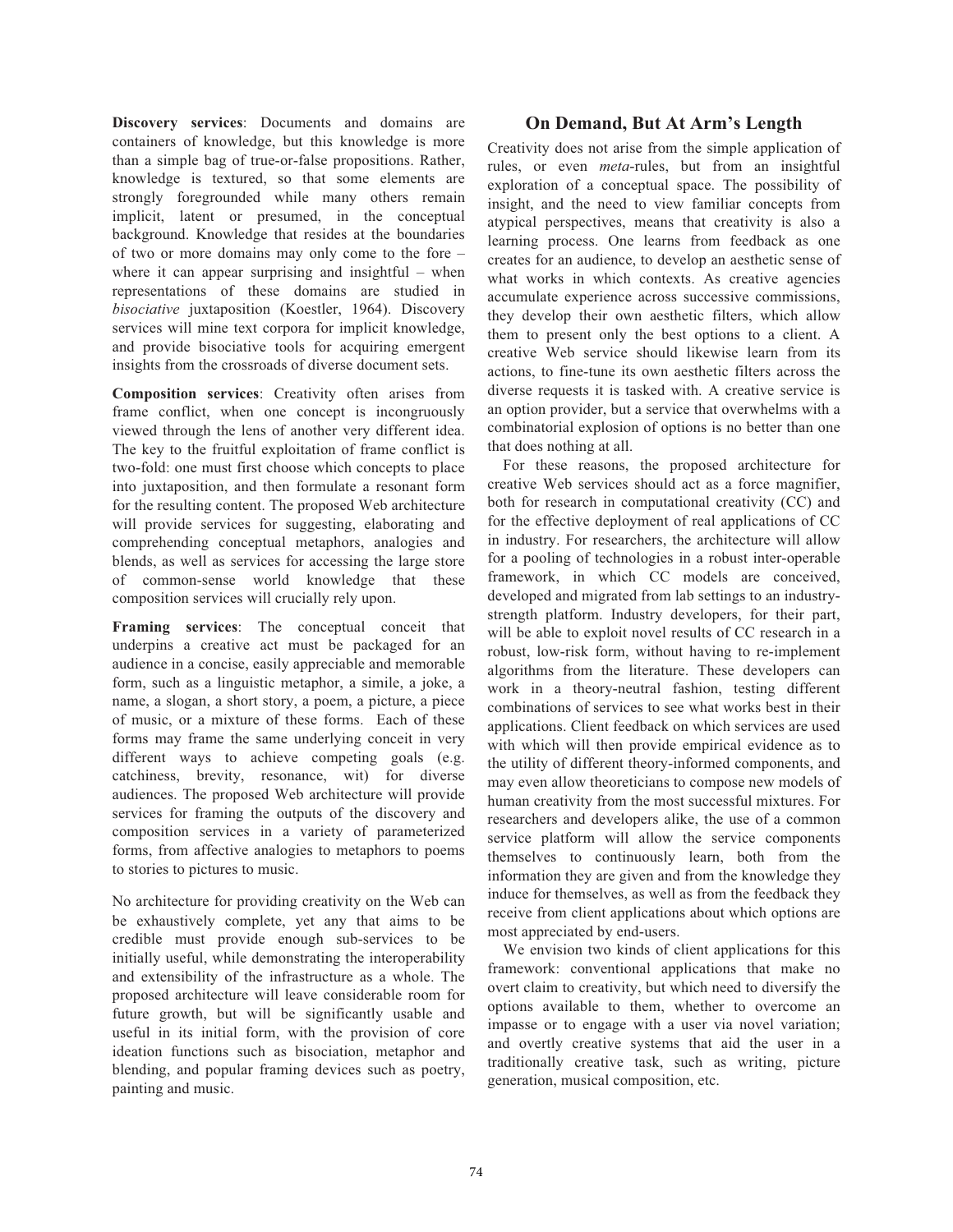## **Innovation and Variation**

Variety may be the spice of life, but moderate levels of variation are key to the enjoyment of creative stimuli. Too little variation leads to staid repetition and boredom, while too much can appear unintelligibly random. To produce an *optimal innovation* – an enjoyably novel variation that is recognized as a knowing twist on an accepted norm (Giora, 2002) – an application must walk a fine line between too much and too little variation. Moreover, variations must reflect a clear pragmatic intent to be appreciated as creative.

 Many kinds of application can benefit from this ability to introduce variation on demand, to keep their interactions with the user constantly fresh. Games, for instance, or educational applications, or any program that interacts with the user via words, images or sounds, should marry a degree of predictability with a capability for surprising variation to keep their users engaged. Rather than hard-wire a weak generator of scripted variations into an application, developers can instead appeal to creative Web services to provide options for novel variation as they are needed. For truly intelligent variation requires a deep knowledge of conventions, and how they can be exploited (or indeed, subverted) relative to audience expectations. As the services framework grows in richness – of its services, its knowledge of convention, and its aesthetic filters – any client application that uses it can automatically benefit from its increasingly nuanced and clever variations.

## **An Example Service:** *Metaphor Magnet*

As an example service, consider *Metaphor Magnet*, an application on the Web that both understands and generates affective metaphors. Now, metaphor is a knowledge-hungry creative process *par excellence* (e.g. see Martin, 1990; Fass, 1996; Veale & Hao, 2007c; Shutova, 2010; Veale, 2011, 2012), one that cannot be reduced to a single algorithm that operates over thirdparty representations. Rather, the algorithms and representations of a metaphor processing system are tightly co-dependent, so it makes even more sense to hide this complexity behind the simple interface of a remote Web service. This is all the more so when, as in *Metaphor Magnet*, the representations are dynamically acquired from large amounts of Web data, and where the resulting interpretations are evaluated and ranked according to the amount of evidence that can be found for them in a very large text corpus of attested language use. This is not the kind of process that one downloads as a library, or simply re-implements in one's own way.

*Metaphor Magnet* employs an affective lexicon that constructs for each entry a stereotypical representation of its most typical properties and behaviors. For instance, the stereotype for *leader* notes that leaders are stereotypically *charismatic, dignified, honored* and *eminent*; their typical behaviors include *policymaking*, *planning*, *campaigning, commanding* and *domineering*. These stereotypes are extracted from similes that are in turn harvested in bulk from the Web. As Archer (1954) noted, similes are a rich and insightful source of cultural knowledge, though the Web makes it much easier to collect a large body of similes than in Archer's day.

*Metaphor Magnet* is designed to be a lightweight Web application that provides both HTML output (for humans) and XML (for client applications). The system allows users to enter affective statements such as *Google is like -Microsoft*, *life is a +game*, *Steve Jobs is Tony Stark,* or even *Rasputin is Karl Rove* (inputs are case-sensitive; a minus sign indicates a negative spin, and a plus sign indicates a positive affective spin). Each input is expanded into a set of apt metaphors using copula statements in the Google n-grams (Brants & Franz, 2006), and each metaphor is expanded into a set of contextually apt qualities. In turn, each quality is then expanded into an IR query that is used to retrieve relevant evidence from the Web via Google. In effect, the system also allows users to interface with a search engine like Google using metaphor and other affective language forms. A live demonstration of the service can be accessed using a standard browser at this URL:

#### *http://boundinanutshell.com/metaphor-magnet*

*Metaphor Magnet* can exploit the properties and behaviors of its inventory of almost 10,000 stereotype representations, which have been mined from the Web. It can also acquire ad-hoc representations on demand. When accessed as a service, *Metaphor Magnet* returns either HTML or XML data, via simple *get* requests. For illustrative purposes, each HTML page also provides the URL for the corresponding XML-structured data set.

The system's interpretation of the affective simile "*Google is as -powerful as Microsoft*" highlights a range of affective viewpoints on the source concept, *Microsoft*, and projects a number of negative viewpoints (note the minus in **-***powerful*) onto the target, *Google*. The *Metaphor Magnet* Web application displays both selections as phrase clouds in which each hyperlinked phrase – a combination of a stereotype and an apt quality, such as "menacing giant" – is clickable, to yield linguistic evidence for the selection and corresponding Web-search results (obtained via a Google gadget). The phrase cloud representing *Microsoft* in this simile is shown in the screenshot of Figure 1, while the cloud for qualities projected onto *Google* is shown in Figure 2.

*Metaphor Magnet* demonstrates the potential utility of affective metaphors in human/computer linguistic interaction, and provides a Web service through which other natural language applications can remotely tap into the system's metaphorical competence as needed.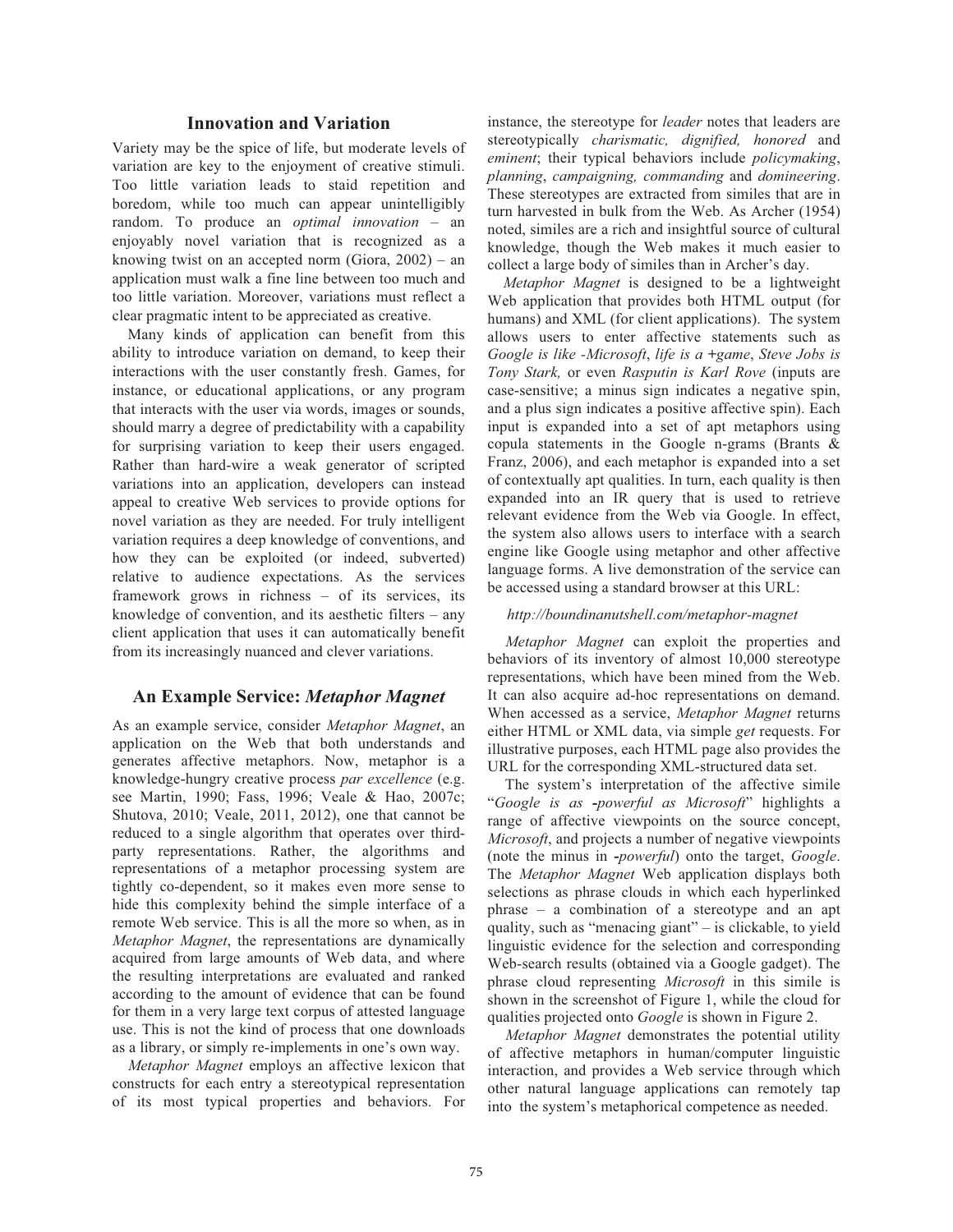## menacing:bully

perilous: battle twisted: devil menacing:tough menacing:lackey isolated:exception bewildered:victim overbearing: king bloated: dinosaur menacing:threat

# troubling:question menacing:evil

threatening: enemy arrogant: master

twisted:joke domineering:leader threatening:competitor

menacing:criminal threatening:problem menacing:giant

twisted:root **conservative:corporation** domineering:superior

**Figure 1**. A screenshot of a phrase cloud for the perspective cast upon the source "Microsoft" by the simile "*Google is as -powerful as Microsoft*".

An important advantage to the delivery of computational creativity as a suite of Web services is that these services can be updated with new features and sub-services that can, in turn, be automatically discovered by a client application. For instance, *Metaphor Magnet* continues to evolve as a service since its initial deployment. In addition to providing metaphors on demand, the service now provides a poetic framing facility, whereby the space of possible interpretations of a given metaphor is crystallized into a single poetic form. Poetry can be viewed as a means of reducing information overload, of summarizing a complex metaphor whose interpretation entails a rich space of affective possibilities. A poem can be seen in functional terms as a visualization device, one that offers a concise alternative to the phrase clouds in Figures 1 and 2. For example, *Metaphor Magnet* produces the following poem as a distillation of the space of feelings and associations that arise from the interpretation of *Marriage is a Prison*:

### *The legalized regime of this marriage*

*My marriage is a tight prison The most unitary federation scarcely organizes so much Intimidate me with the official regulation of your prison Let your close confines excite me O Marriage, you disgust me with your undesirable security* **Target Metaphors: Google** 

domineering:leader threatening:enemy menacing:tough threatening:bully menacing:lackey calculating:investor menacing:criminal dreaded:king domineering: monopoly licated web threatening:competitor arrogant:intellectual vain:celebrity bloated:dinosaur twisted: devil threatening:problem threatening: threat isolated:exception twisted:root dreaded:evil troubling:question

**Figure 2**. A screenshot of a phrase cloud for the perspective cast upon the target term "Google" by the simile "*Google is as -powerful as Microsoft*".

Each time we dip into the space of possible interpretations, a new poem is produced. One can sample the space at will, hopping from one interpretation to the next, or from one poem to another. Here is an alternate rendition of the same metaphor in poetic form:

### *The official slavery of this marriage*

*My marriage is a legitimate prison No collective is more unitary, or organizes so much Intimidate me with the official regulation of your prison Let your sexual degradation charm me O Marriage, you depress me with your dreary consecration* 

In the context of Figure 1, which samples the space of metaphors that negatively describe Microsoft's perceived misuse of power, consider the following, which distills the assertion *Microsoft is a Monopoly* into an aggressive ode:

### *No Monopoly Is More Ruthless*

*Intimidate me with your imposing hegemony No crime family is more badly organized, or controls more ruthlessly Haunt me with your centralized organization Let your privileged security support me O Microsoft, you oppress me with your corrupt reign*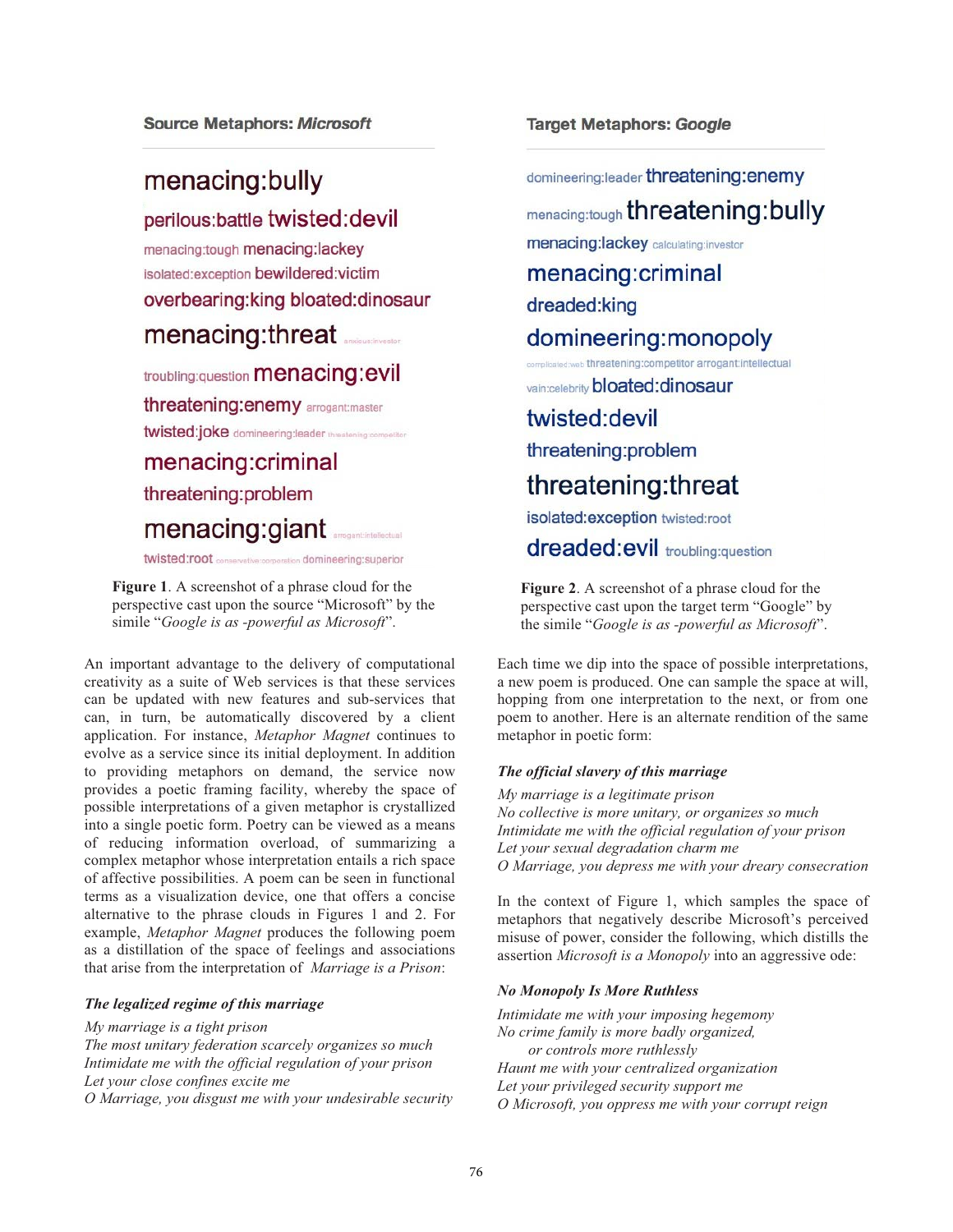Poetry generation in *Metaphor Magnet* is a recent addition to the service, and its workings are beyond the scope of the current paper (though they may be observed in practice by visiting the aforementioned URL). For details of a related approach to poetry generation – one that also uses the stereotype-bearing similes described in Veale (2012) – the reader is invited to read Colton, Goodwin & Veale (2012).

## **Developmental Issues**

Can the development of creative web services tell us anything at all about the development of creative abilities in humans? Conversely, can insights about human creative development be of any use in crafting the most effective ecology of web services, since these services are expected to provide the kind of on-demand creativity that we expect from human professionals? Though the latter route offers the most likely vector for insight, the creative web vision does offer a basis for addressing both questions at once.

 On the first question, engineers are likely to exploit insights about human creative development only when these insights offer a practical means of achieving a concrete engineering goal. Engineers will be theory-driven only to the extent that these theories offer a modular blueprint for design, and suggest well-defined and reusable software components at appropriate levels of abstraction (Veale, 2006). Theories that offer the most engineering traction, such as conceptual blending theory (Fauconnier & Turner, 1998, 2002; Veale & O'Donoghue, 2000) – which is still vague in some important respects, but which offers a rich ontology of components, principles and constraints – will map most obviously onto the framework of creative web services. Likewise, key elements of contemporary metaphor theory – which views metaphor as a process of mapping between *spaces* (Fauconnier, 1994) of discrete knowledge representations – map naturally onto the web services architecture. Software engineering is a discipline that seeks the most effective levels of abstraction, and real experience with theory-driven modules may inevitably lead to the development of new abstractions that were not unanticipated by the original theories. The continuous refactoring of software services may thus lead to a similar refactoring of the cognitive theories that underpin them.

 The answer to the first question then is a qualified 'yes'. Importantly, we do not expect a framework like this to be fully operational and full-featured from the get-go. Initial development of core services, to provide core competences such as metaphor, conceptual blending and bisociation, will support future developments that incrementally build on these middleware services. We have discussed one such higher-level service here, that of poetry generation. Other high-level services may include joke generation, story generation, music / lyric composition, slogan generation,

and so on. These services will themselves grow in ambition and sophistication over time, as their developers add new features and new capabilities. For instance, joke generation services will likely progress from simple pun-based humor to more complex idea-based and narrative-based humor, in much the same way that human joke generation progresses from schoolyard puns to full-fledged conceptual humor. So we have reason to expect the trajectory of a web services architecture to mirror that of human creative development.

 The answer to the second question is also affirmative, but it is an answer that needs no qualification. It seems obvious that computational services that replicate the outputs of creative humans – if not the precise cognitive mechanisms – can still benefit from algorithmic insights into the workings of those mechanisms. These insights will be necessarily generic and simplifying, but reductiveness is often advantageous to practical software development. Consider that the richly-featured stereotype model mined from similes on the web in Veale & Hao (2007a) uses an approach that is, in essence, a turbo-charged version of how humans learn about the world via the language of other speakers. Dickens, in his opening to *A Christmas Carol,* notes that "the wisdom of our ancestors is in the simile", and it does indeed seem that much of our stereotypical knowledge of the world – such as that sharks are ruthless, peacocks are proud and lawyers are unscrupulous – more often comes from proverbial similes (Taylor, 1954) than from first-hand experience. Veale & Hao (2007b) use this insight to build a model of knowledge acquisition that is a much simplified but immensely practical version of human acquisition via language, while Veale & Hao (2007c) uses this knowledge in a web-driven model of metaphor interpretation and generation.

 In summary then, while a web services architecture for creativity on-demand is not explicitly built upon human cognitive principles, and is not a direct or obvious source of insight into the development of human creative abilities, it can certainly benefit from the former and furnish indirect empirical evidence for the latter.

## **Concluding Thoughts**

Creativity is such a complex phenomenon that computationalists often focus on the aesthetic appearance of creativity, e.g. to generate poem-shaped texts, paintinglike pictures, or music-like sounds. However, while framing is an important dimension of the creative process, one must be careful not to embrace pastiche when aiming to mechanically reproduce the superficial characteristics of a creative product. Creativity should always respect meaning, and form should most definitely by shaped by intent. For this reason, the vision of the *Creative Web* outlined here assumes an overtly conceptual pathway from discovery to composition to framing: creative Web